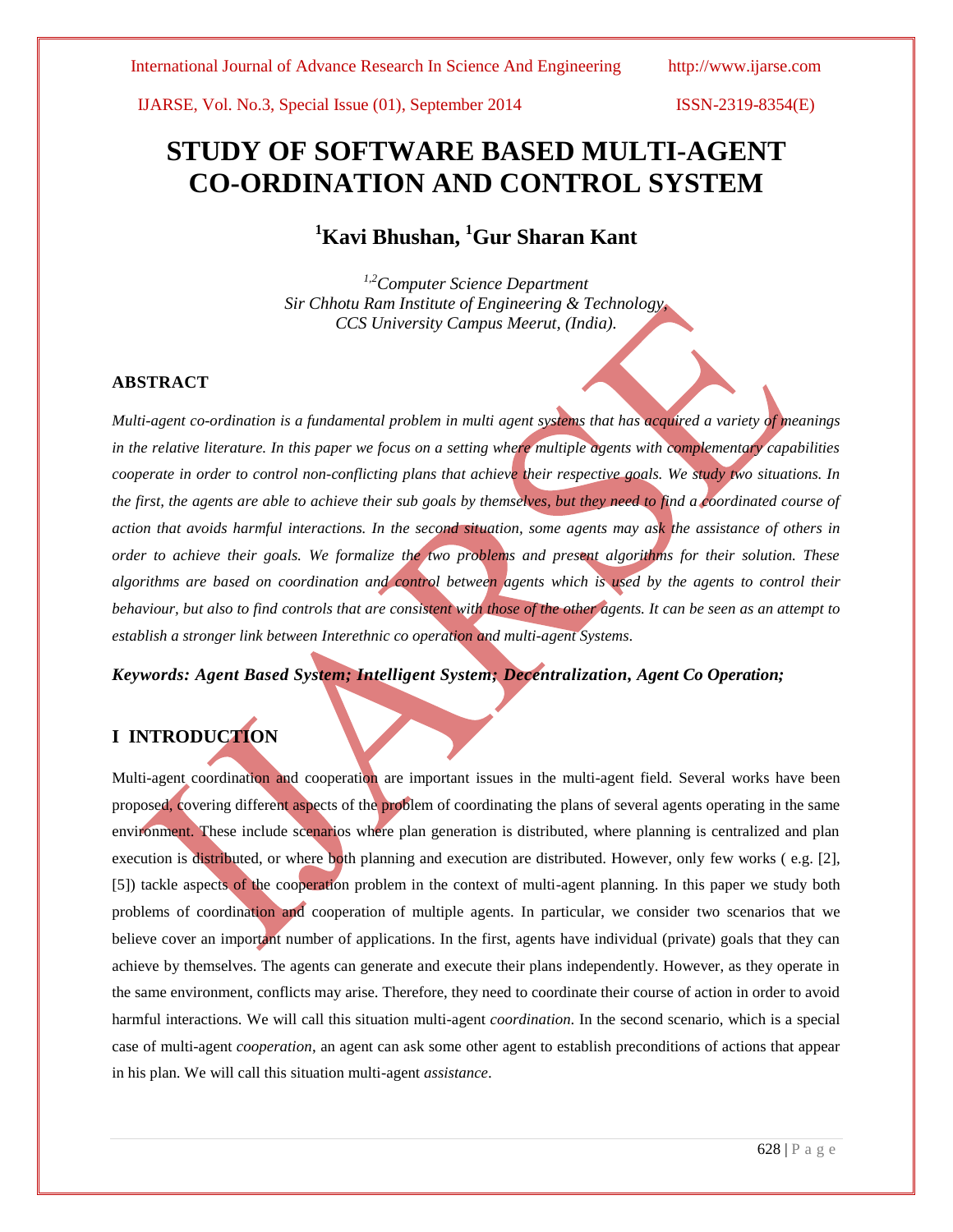In a multi-agent coordination scenario, a number of agents need to generate individual plans that achieve their respective goals and are not in conflict with each other. We restrict ourselves to the case of two agents, *α* and *β*, and study a multi-agent coordination scenario that is defined by two main characteristics. The first is that each agent is able to achieve his goals by himself. This distinguishes coordination from cooperation. The second characteristic is that plan length is the criterion for evaluating the quality of both the individual and the joint plans, with preference given to the joint plan length. Therefore, agents seek to minimize the length of the joint plan, even in the case where this leads to non-optimal individual plans.

It applies to a wide range of application domains in which decision-making must be performed by multiple collaborating agents such as information gathering, distributed sensing, coordination of multiple robots, as well as the operation of complex human organizations. While substantial progress has been made in planning and control of single agents using, a similar formal treatment of multi-agent systems has been lacking. Existing techniques tend to avoid a central issue: agents typically have different information about the overall system and they cannot share all this information all the time. Sharing information has a cost that must be factored into the overall decision process. Three approaches to communication are studied based on a cost/benefit analysis of the amount of communication, search in policy space, and transformations of the more tractable centralized policies into decentralized policies. The resulting techniques are evaluated in the context of several realistic applications. This paper facilitates a better understanding of the strengths and limitations of existing approaches to coordination and offers new approaches based on more formal underpinnings.

A multi-agent system (MAS) consists of multiple independent agents that interact in a domain. Each agent is a decision maker that is situated in the environment and acts autonomously, based on its own observations and domain knowledge, to accomplish a certain goal. A multi-agent system design can be beneficial in many AI domains, particularly when a system is composed of multiple entities that are distributed functionally or spatially. Examples include multiple mobile robots (such as space exploration rovers) or sensor networks (such as weather tracking radars). Collaboration enables the different agents to work more efficiently and to complete activities they are not able to accomplish individually. Even in domains in which agents can be centrally controlled, a MAS can improve performance, robustness and scalability by selecting actions in parallel. In principle, the agents in a MAS can have different, even conflicting, goals. We are interested in fully-cooperative

MAS, in which all the agents share a common goal. In a cooperative setting, each agent selects actions individually, but it is the resulting joint action that produces the outcome. Coordination is therefore a key aspect in such systems. The goal of coordination is to ensure that the individual decisions of the agents result in (near-) optimal decisions for the group as a whole. This is extremely challenging especially A multi-agent system (MAS) consists of multiple independent agents that interact in a domain. Each agent is a decision maker that is situated in the environment and acts autonomously, based on its own observations and domain knowledge, to accomplish a certain goal. A multiagent system design can be beneficial in many AI domains, particularly when a system is composed of multiple entities that are distributed functionally or spatially. Examples include multiple mobile robots (such as space exploration rovers) or sensor networks (such as weather tracking radars). Collaboration enables the different agents to work more efficiently and to complete activities they are not able to accomplish individually. Even in domains in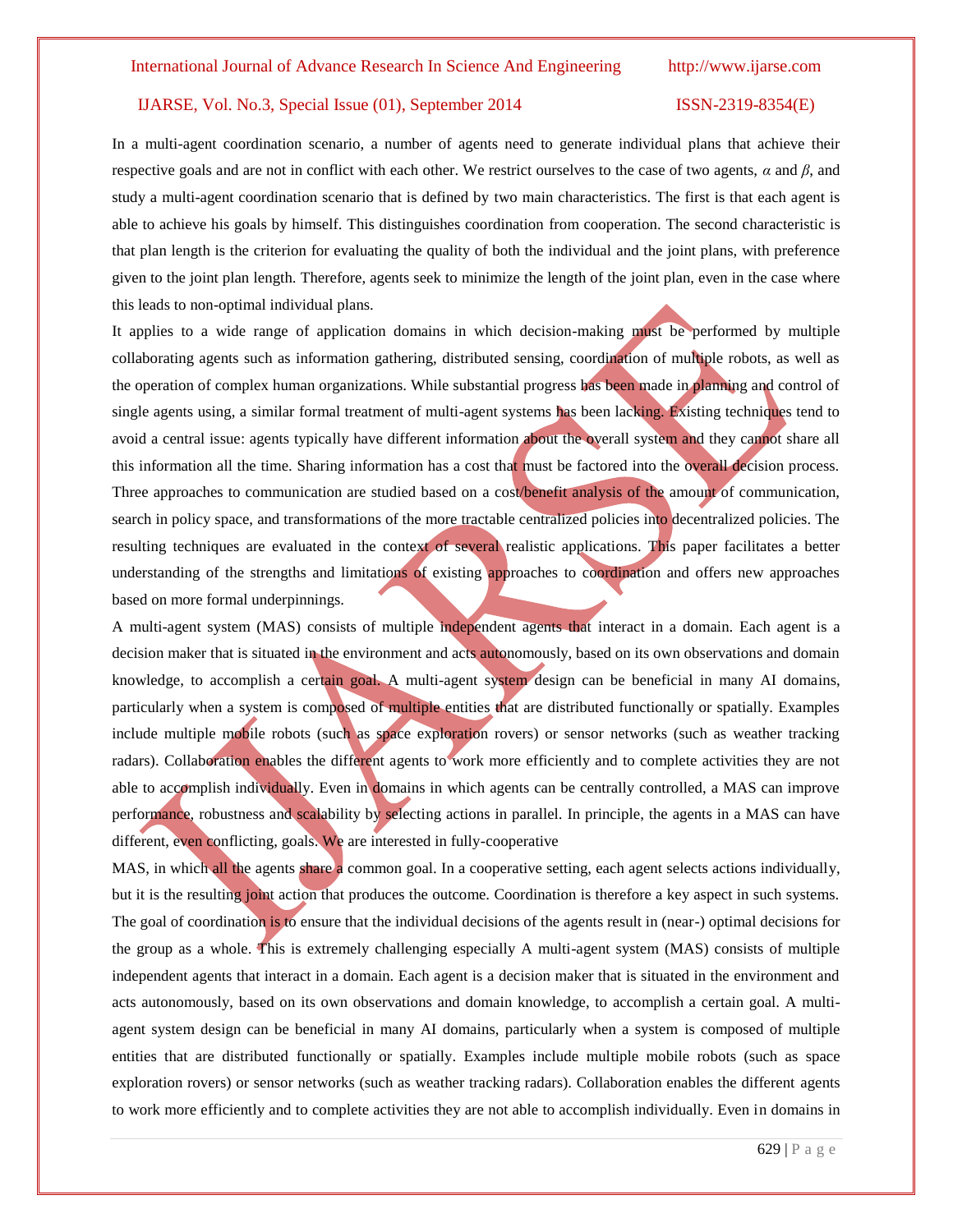# International Journal of Advance Research In Science And Engineering http://www.ijarse.com

# IJARSE, Vol. No.3, Special Issue (01), September 2014 ISSN-2319-8354(E)

which agents can be centrally controlled, MAS can improve performance, robustness and scalability by selecting actions in parallel. In principle, the agents in a MAS can have different, even conflicting, goals. We are interested in fully-cooperative

MAS, in which all the agents share a common goal. In a cooperative setting, each agent selects actions individually, but it is the resulting joint action that produces the outcome. Coordination is therefore a key aspect in such systems. The goal of coordination is to ensure that the individual decisions of the agents result in (near-) optimal decisions for the group as a whole. This is extremely challenging especially

A **software agent** is a computer program that acts for a user or other program in a relationship of agency, which derives from the Latin *agere* (to do): an agreement to act on one's behalf. Such "action on behalf of" implies the [authority](http://en.wikipedia.org/wiki/Authority) to decide which, if any, action is appropriate[.](http://en.wikipedia.org/wiki/Software_agent#cite_note-1)<sup>[\[1\]\[2\]](http://en.wikipedia.org/wiki/Software_agent#cite_note-1)</sup>

Related and derived concepts include *[intelligent agents](http://en.wikipedia.org/wiki/Intelligent_agent)* (in particular exhibiting some aspect of intelligence, such s [learning](http://en.wikipedia.org/wiki/Learning) and [reasoning\)](http://en.wikipedia.org/wiki/Reasoning), *[autonomous agents](http://en.wikipedia.org/wiki/Autonomous_agent)* (capable of modifying the way in which they achieve their objectives), *distributed* agents (being executed on physically distinct computers), *[multi-agent systems](http://en.wikipedia.org/wiki/Multi-agent_system)* (distributed agents that do not have the capabilities to achieve an objective alone and thus must communicate), and *mobile* agents (agents that can relocate their execution onto different processors).

The basic attributes of a software agent are that agents

- are not strictly invoked for a task, but activate themselves,
- may reside in wait status on a host, perceiving context,
- may get to run status on a host upon starting conditions,
- do not require interaction of user,
- May invoke other tasks including communication.



The term "agent" describes a software [abstraction,](http://en.wikipedia.org/wiki/Abstraction) an idea, or a concept, similar to [OOP](http://en.wikipedia.org/wiki/Object_oriented_programming) terms such as methods, [functions,](http://en.wikipedia.org/wiki/Function_(engineering)) and objects.<sup>[*[citation needed](http://en.wikipedia.org/wiki/Wikipedia:Citation_needed)*]The concept of an agent provides a convenient and powerful way to</sup> describe a complex software entity that is capable of acting with a certain degree of [autonomy](http://en.wikipedia.org/wiki/Autonomy) in order to accomplish tasks on behalf of its host. But unlike objects, which are defined in terms of *methods* and *attributes*, an agent is defined in terms of its behavior <sup>[\[3\]](http://en.wikipedia.org/wiki/Software_agent#cite_note-3)</sup>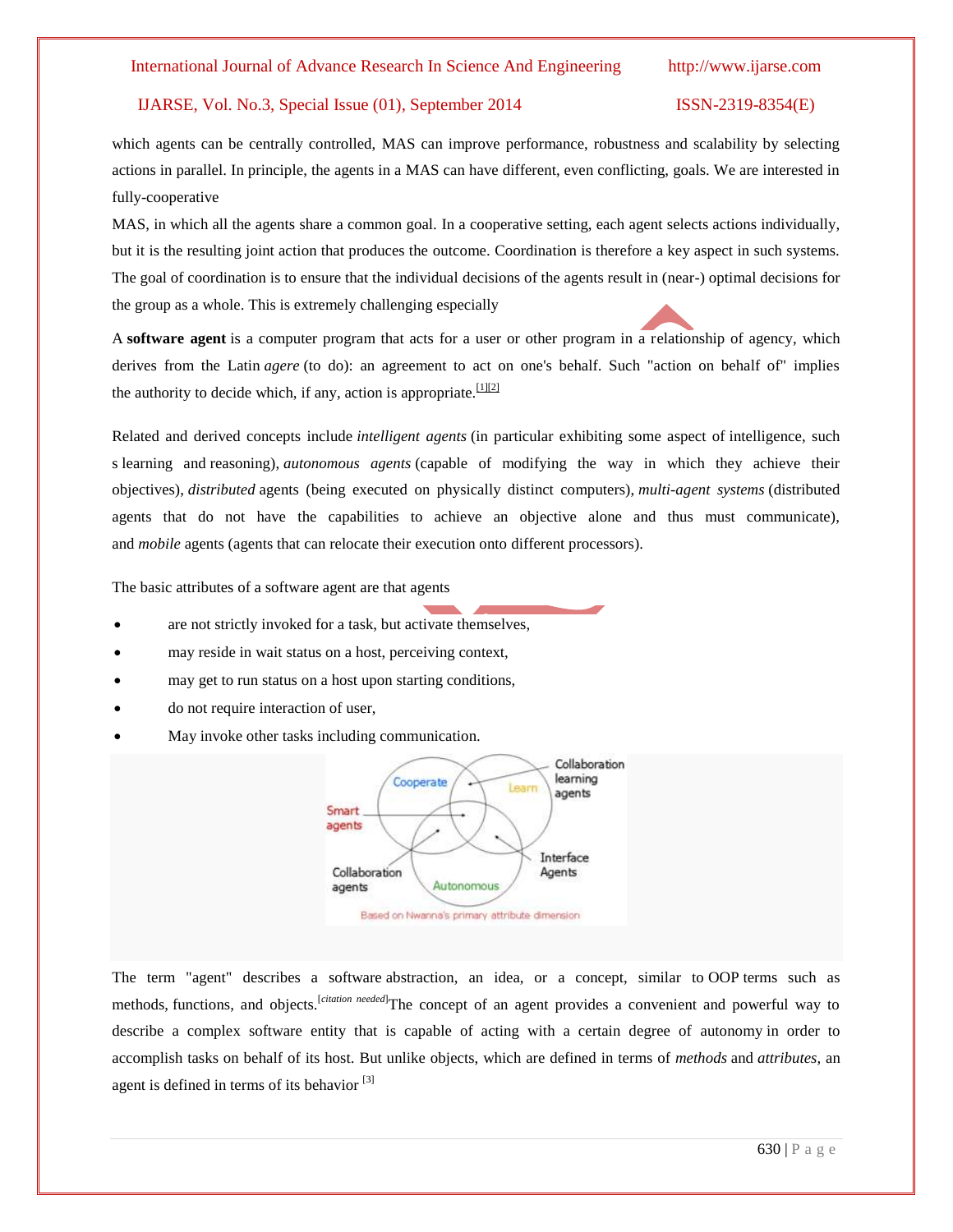### International Journal of Advance Research In Science And Engineering http://www.ijarse.com

# IJARSE, Vol. No.3, Special Issue (01), September 2014 ISSN-2319-8354(E)

- *persistence* (code is not executed on demand but runs continuously and decides for itself when it should perform some activity)
- *autonomy* (agents have capabilities of task selection, prioritization, goal-directed behaviour, decisionmaking without human intervention)
- *social ability* (agents are able to engage other components through some sort of communication and coordination, they may collaborate on a task)
- *Reactivity* (agents perceive the context in which they operate and react to it appropriately).

# **II IMPACT OF SOFTWARE AGENTS**

Software agents may offer various benefits to their end users by automating complex or repetitive tasks.<sup>[\[5\]](http://en.wikipedia.org/wiki/Software_agent#cite_note-5)</sup> However, there are organizational and cultural impacts of this technology that need to be considered prior to implementing software agents.

## **Organizational impact**

Organizational impacts include the transformation of the entire electronic commerce sector, operational encumbrance, and security overload. Software agents are able to quickly search the Internet, identify the best offers available online, and present this information to the end users in aggregate form. Therefore, users may not need to manually browse various websites of individual merchants; they are able to locate the best deal in a matter of seconds. At the same time, this increases price-based competition and transforms the entire electronic commerce sector into a uniform perfect competition market. The implementation of agents also requires additional resources from the companies, places an extra burden on their networks, and requires new security process.

### **Work contentment and job satisfaction impact**

People like to perform easy tasks providing the sensation of success unless the repetition of the simple tasking is affecting the overall output. In general implementing software agents to perform administrational requirements provides a substantial increase in work contentment, as administering the own work does never please the worker.<sup>[6]</sup> The effort freed up serves for higher degree of engagement in the substantial tasks of individual work. Hence, software agents may provide the basics to implement self-controlled work, relieved from hierarchical controls and interference.<sup>[\[6\]](http://en.wikipedia.org/wiki/Software_agent#cite_note-6)</sup> Such conditions may be secured by application of software agents for required formal support.

# **Cultural impact**

The cultural effects of the implementation of software agents include trust affliction, skills erosion, privacy attrition and social detachment. Some users may not feel entirely comfortable fully delegating important tasks to software applications. Those who start relying solely on intelligent agents may lose important skills, for example, relating to information literacy. In order to act on a user's behalf, a software agent needs to have a complete understanding of a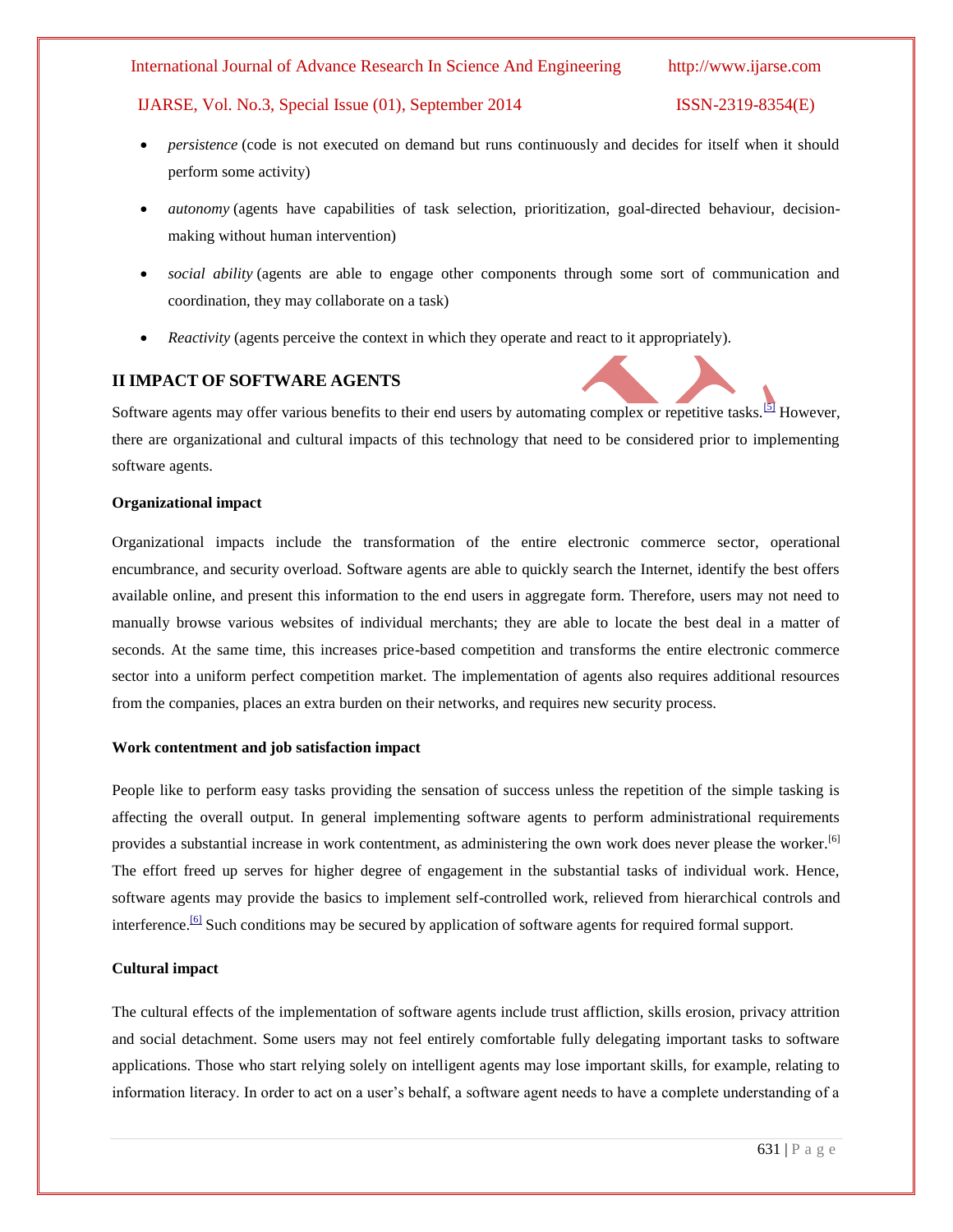user's profile, including his/her personal preferences<sup>[5]</sup> This, in turn, may lead to unpredictable privacy issues. When users start relying on their software agents more, especially for communication activities, they may lose contact with other human users and look at the word with the eyes of their agents. It is these consequences that agent researchers and users need to consider dealing with intelligent agent technologies.<sup>[\[7\]](http://en.wikipedia.org/wiki/Software_agent#cite_note-7)</sup>



Agent systems are used to model real-world systems with [concurrency](http://en.wikipedia.org/wiki/Concurrency_(computer_science)) or parallel processing.

- Agent Machinery Engines of various kinds, which support the varying degrees of intelligence
- Agent Content Data employed by the machinery in Reasoning and Learning
- Agent Access Methods to enable the machinery to perceive content and perform actions as outcomes of Reasoning
- Agent Security Concerns related to distributed computing, augmented by a few special concerns related to agents

The agent uses its access methods to go out into local and remote databases to forage for content. These access methods may include setting up news stream delivery to the agent, or retrieval from bulletin boards, or using a spider to walk the Web. The content that is retrieved in this way is probably already partially filtered – by the selection of the newsfeed or the databases that are searched. The agent next may use its detailed searching or language-processing machinery to extract keywords or signatures from the body of the content that has been received or retrieved. This abstracted content (or event) is then passed to the agent's Reasoning or inter ferencing machinery in order to decide what to do with the new content. This process combines the event content with the rule-based or knowledge content provided by the user. If this process finds a good hit or match in the new content, the agent may use another piece of its machinery to do a more detailed search on the content. Finally, the agent may decide to take an action based on the new content; for example, to notify the user that an important event has